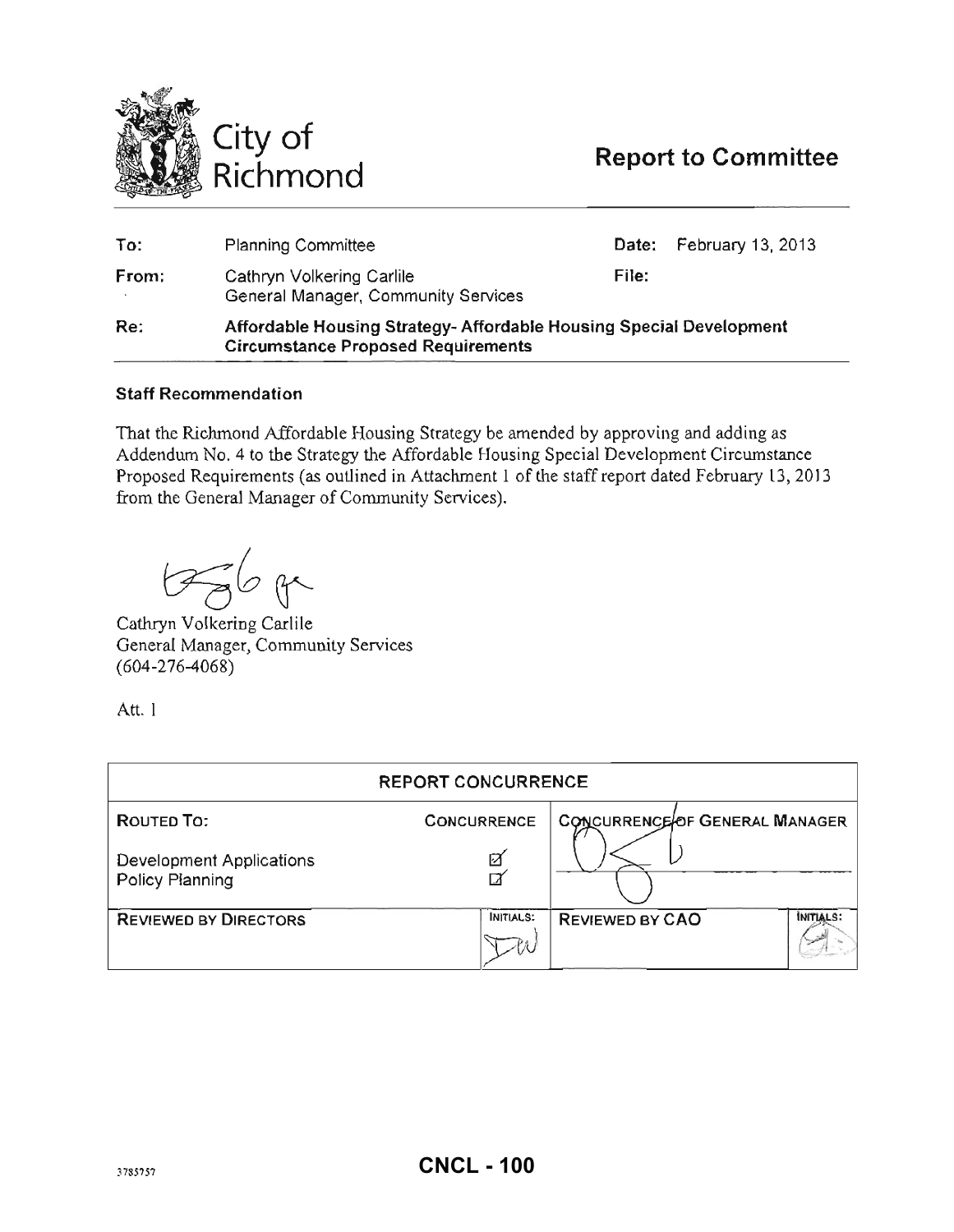#### Staff Report

### **Origin**

On May 28, 2007, Council adopted the "Richmond Affordable Housing Strategy" ("Strategy").

On April 10, 2012, Council endorsed amendments to the City's Affordable Housing Operating Reserve Bylaw No. 8206, Affordable Housing Statutory Reserve Fund Policy - 5008, and Section *5.15* of the Zoning Bylaw 8500 to align with the Affordable Housing Strategy and other City requirements for the allocation and distribution of Affordable Housing Reserve Funds. Further, the adopted bylaw and policy changes allow Council to prioritize the use of Affordable Housing Reserve Funds to provide fiscal support for Council approved Affordable Housing Special Development Circumstances (AHSDC).

In accordance with the amendments, Council has approved three affordable housing proposals to be considered as AHSDC projects: I) Kiwanis Towers project at 6251 Minoru Boulevard for the provision of296 senior rental housing units, 2) The Expression of Interest ("E01") project at the City-owned site located at 8111 Granville A venue/8080 Anderson Road for the provision ofl29 subsidized rental units; and 3) The Cadence Development for the provision of 15 specialized affordable housing units, community programming and access to childcare, All three projects include complementary, programmed tenant indoor and outdoor amenity spaces,

This report presents an overview of the proposed Strategy criteria, requirements, and key elements for projects to be considered for Council's approval as an Affordable Housing Special Development Circumstance and recommends these provisions for Council consideration,

The report supports the following Council term goal:

*Development of a clearer definition of affordable housing priorities and subsequent utilization of affordable housing funding.* 

### **AnalysiS**

The Richmond Affordable Housing Strategy specifics the primary use of Affordable Housing Reserve Funds for subsidized rental housing (e.g. rental housing affordable to low-income families). The proposed amendment to the Strategy includes provisions for a Council approved Affordable Housing Special Development Circumstance to support opportunities to leverage funding, innovative partnerships, and delivery of affordable housing and community supports for specific tenant populations.

A key assumption of the Strategy is that effective affordable housing solutions are the result of long-term, stable policies and strategic innovations that enable an expanded range of options along key points of the housing continuum.

It is the City's preferred approach to disburse affordable housing units throughout a development to support mixed-income, inclusive communities to emerge. Staff recommend that clustered groups of affordable housing units in one location will only be considered if a sound business and social programming approach is identified at the time of the development application being submitted to the City for Council consideration, which:

# **CNCL - 101**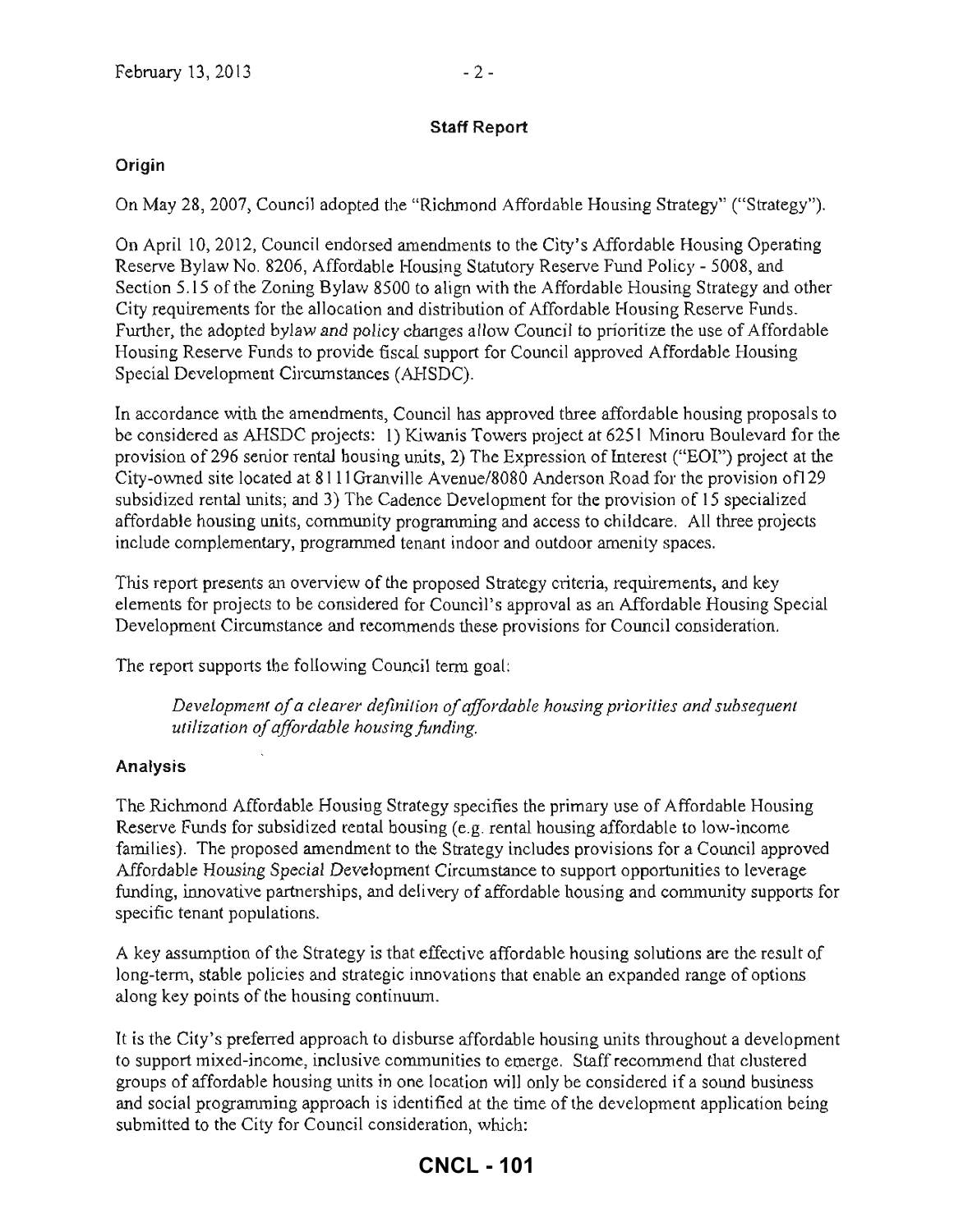- Supports the affordable housing needs of the intended tenant population;
- Meets the City's Affordable Housing Special Development Circumstance requirements, criteria and key elements **(Attachment** 1);
- Exemplifies a high level of social innovation; and
- Provides affordable housing, social programming and community supports to meet the targeted or specialized needs of an intended population (e.g. seniors, single parents, individuals experiencing disabilities, the working poor).

## **Highlights of the Proposed Affordable Housing Special Development Circumstance Criteria**

As follow up to the Council approved Kiwanis, 81111 Granville Avenue/8080 Anderson Road, and Cadence proposed AHSDC projects, Staff has prepared an Addendum (Addendum 4) to assist the City to be well prepared in similar situations. Highlights of the addendum are as follows:

- 1. AHSDC proposals are to be reviewed on a "project specific" basis and are subject to Council approval to:
	- a. Secure rents below the Affordable Housing Strategy stipulated rents for low end market rental units (subsidized rental housing);
	- b. Require financial assistance to support eligible non-profit housing providers to seek and secure fmancial support for Senior levels of goverrunent andlor private partnerships; and
	- c. Meet the funding priorities as set out in the City's Affordable Housing Reserve Fund Policy and Affordable Housing Strategy for subsidized rental housing.
- 2. A Council approved AHSDC project will:
	- a. Incorporate sustainable development principles;
	- b. Include physical and social accessibility requirements and opportunities; and
	- c. Build on the vast community network of multi-sector partnerships to develop a local response to Richmond's affordable housing needs.
- 3. Staff will work with the development sector and community to identify future projects that will meet identified community needs and the Council approved AHSDC project requirements.
- 4. The City's standard Housing Agreement and Housing Covenant tenns do apply to a Council approved AHSDC projects.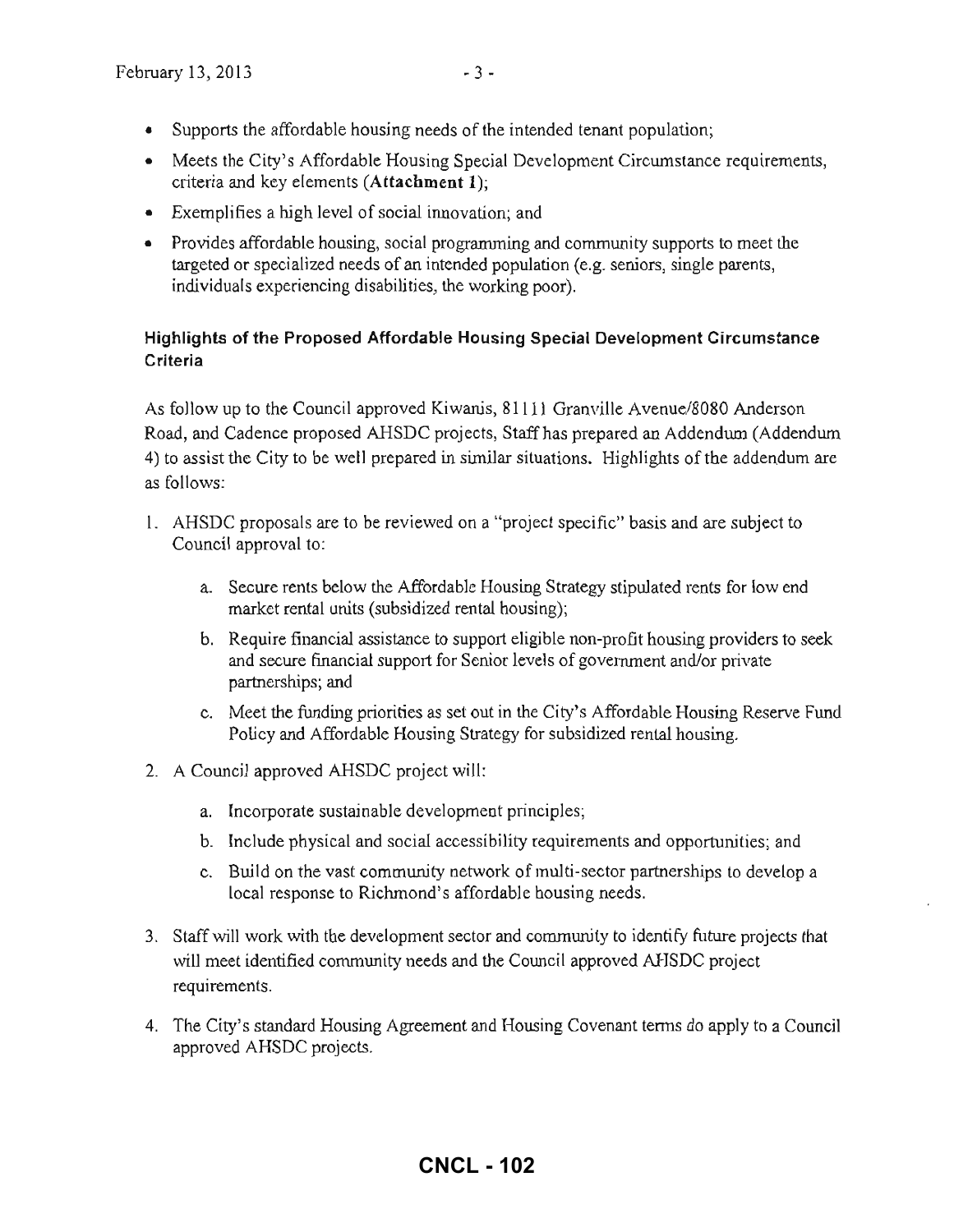- S. Additional business terms, legal agreements or operations policics may be developed with respect to:
	- a. Ownership and management;
	- b. Maintenance and upkeep of the units, common indoor and outdoor areas;
	- c. Resident and occupancy management policies;
	- d. On-going capital and operating funding and budget considerations; and
	- e. Other project-specific considerations.

An AHSDC proposal should incorporate best practices and consideration to the socio-economic outcomes of the proposed development, rather than just building an economic or business case for a development. This may include, but is not limited to:

- 1. The selection of a qualified non-profit affordable housing provider to own, manage and/or operate the affordable housing units;
- 2. A coordinated partnership approach with the non-profit sector for housing and service delivery; and
- 3. In some circumstances, the joint development of a Request for Proposals (RFP) with the City and/or Senior Government, Private Sector, or Developer.

# Financial Impact

The proposed changes will have no direct impact to the City.

### Conclusion

The Affordable Housing Special Development Circumstance criteria, requirements, and key elements outlined in the report will provide a sound framework to support socially innovative, multi-stakeholder partnerships to address critical affordable housing, community and long-tenn sustainability goals (i.e. financial, social, community and environment).

Further, the AHSDC requirements and criteria will support the effective use of Affordable Housing Reserve Funds, City policy, and design principles to support:

- Equitable access to opportunities;
- Project viability:
- Tenant well-being and liveability; and
- Community connections for low-income households in Richmond.

The AHSDC provisions will be included as part of the Affordable Housing Strategy Update package to be distributed to the UDI-Richmond Liaison for comment in Spring 2013.

It is thus recommended that the Affordable Housing Special Development Circwnstances as presented in Attachment 1, be approved by way of a fourth Addendum to the Richmond

# **CNCL - 103**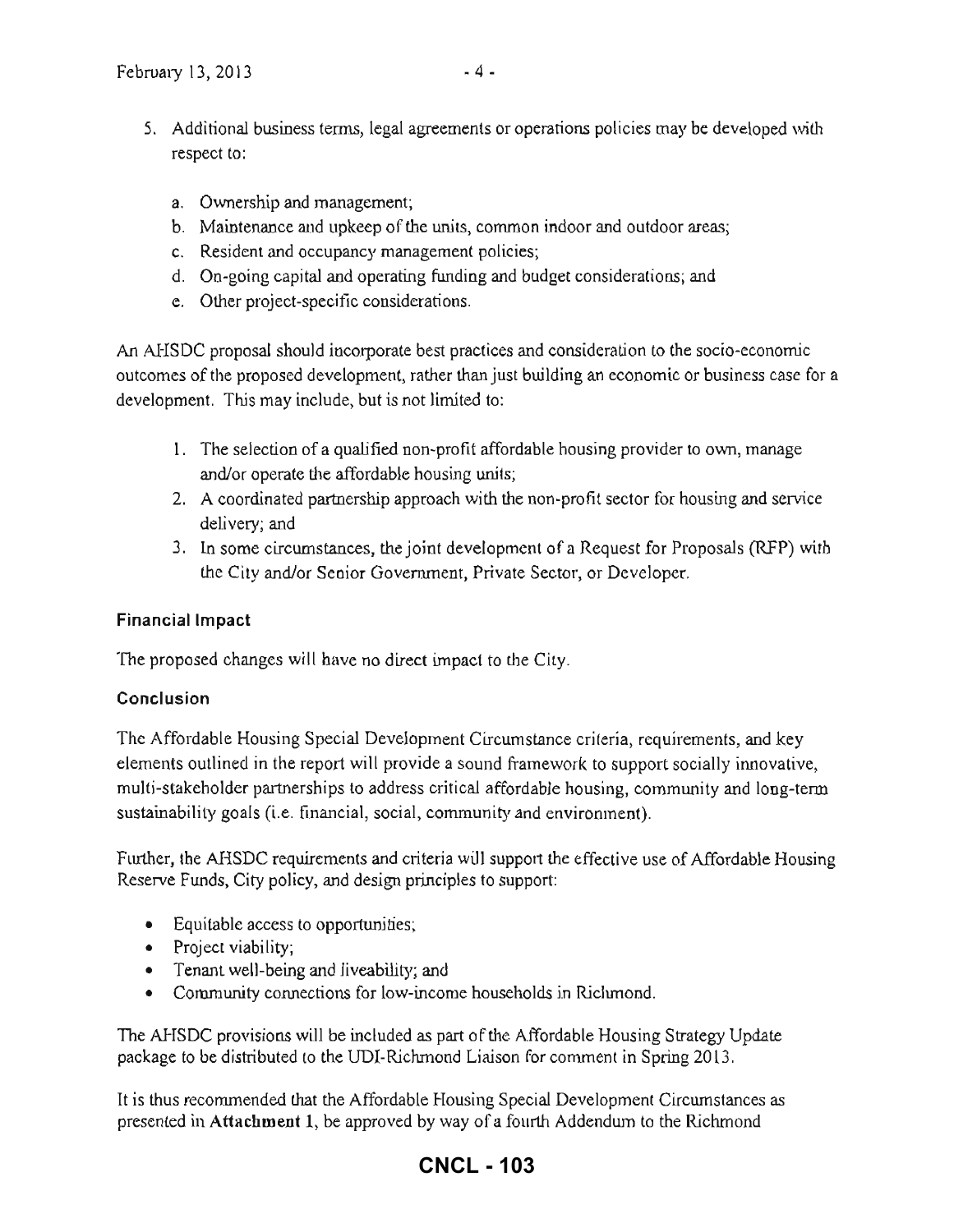Dr. Pond

**Dena Kae Beno Affordable Housing Coordinator**  (604-247-4946)

DKB:dkb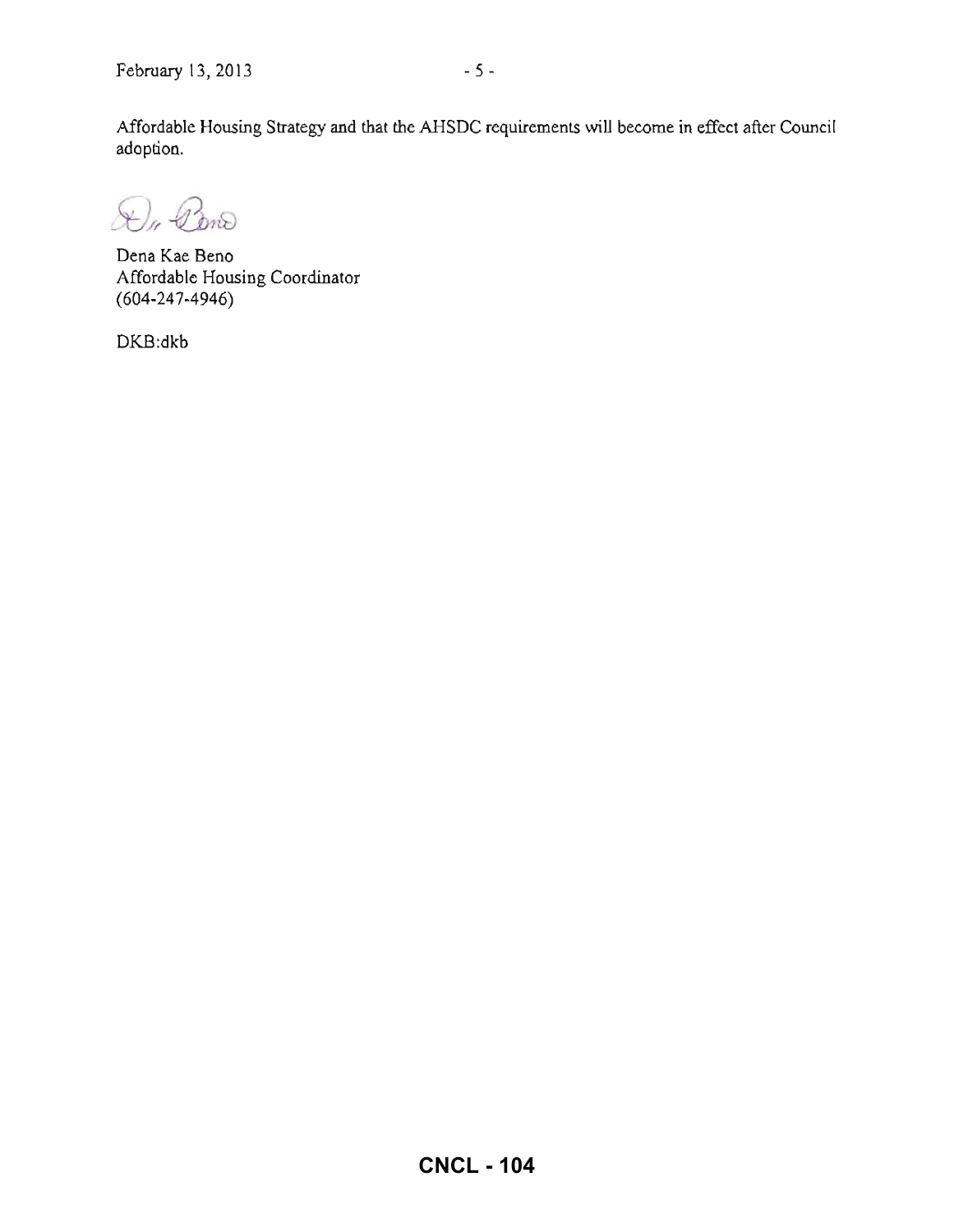#### **Richmond Affordable Housing Strategy Addendum No.4 (Date Council Approved)**

That the Richmond Affordable Housing Strategy dated May 9, 2007, approved by Council on May 28, 2007, as amended. ("the Strategy"), be further amended as follows:

#### **Affordable Housing Special Development Circumstance (rental housing)**

A key assumption of the "Strategy" is that effective affordable housing solutions are the result of long-term, stable policies and strategic innovations that enable an expanded range of options along key points of the housing continuum.

It is the City's preferred approach to disburse affordable housing units throughout a development. Clustered groups of affordable housing units on one floor or in one location will only be considered if a sound business and social programming approach has been identified and demonstrated at the time of the development application being submitted to the City for Council consideration, which:

- Supports the affordable housing needs of the intended tenant population;
- Meets the City's Affordable Housing Special Development Circumstance requirements, criteria and key elements as defined; and
- Exemplifies a high level of social innovation.
- I. A developer, group of developers or non-profit affordable housing developers may concentrate affordable rental units together in one building or site, rather than having them scattered in a number of different buildings or sites. In these cases, affordable housing development proposals should include a sound rationale to receive Council consideration for approval as an Affordable Housing Special Development Circumstance to:
	- Provide affordable housing, social programming and community supports to meet the targeted or specialized needs of an intended population (e.g. Seniors, single parents, individuals experiencing disabilities, low income households); and
	- Emphasize sustainable development principles and practices with respect to: the physical development, social programming, innovation, and fmancial feasibility.
- 2. The purpose of an Affordable Housing Special Development Circumstance is to provide affordable housing, programming, and conununity supports to meet the targeted or specialized needs of an intended population (e.g. Seniors, single parents, individuals experiencing disabilities, low income households).
- 3. AHSDC proposals are to be reviewed on a "project specific" basis and are subject to Council approval to: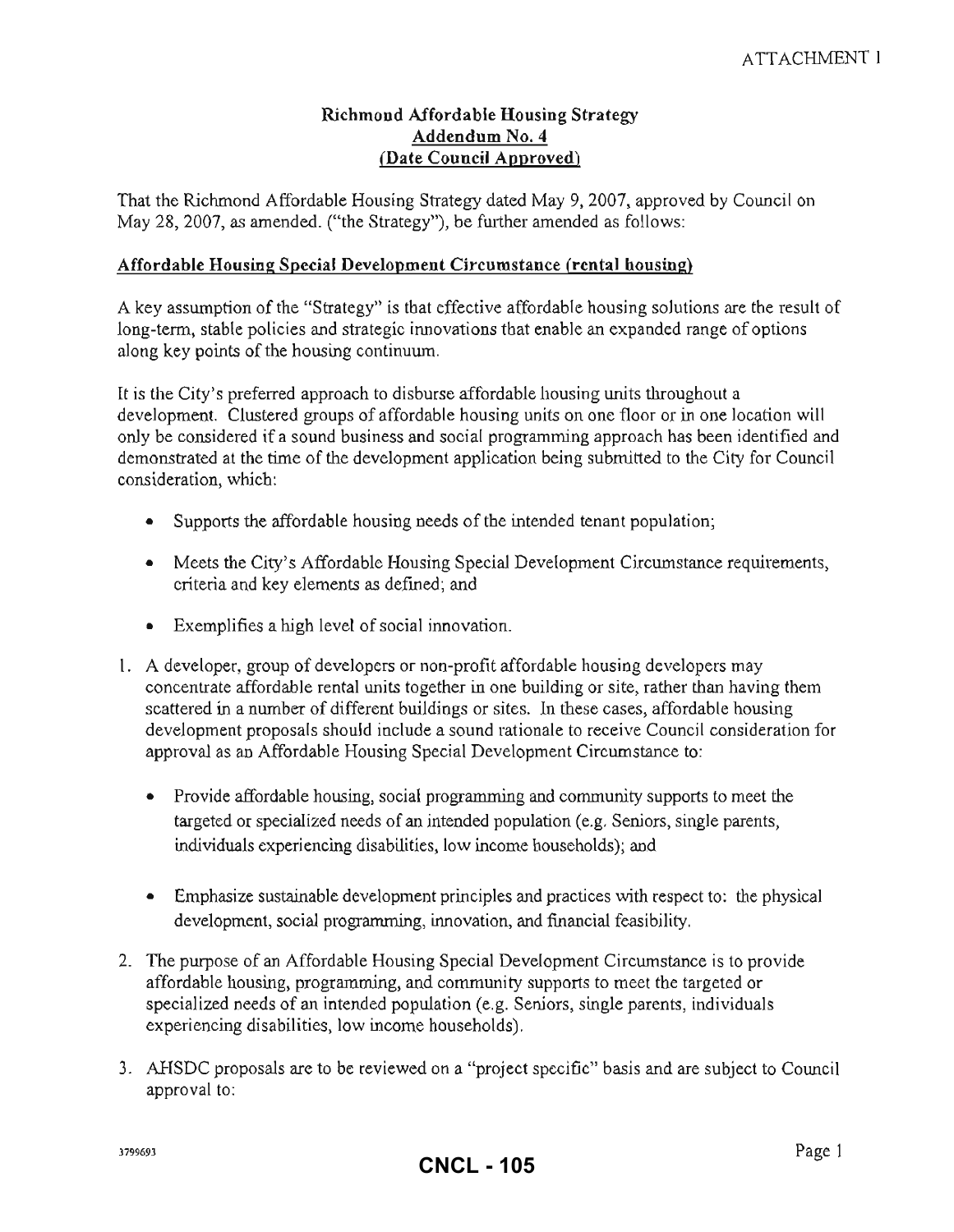- A. Secure rents below the Affordable Housing Strategy stipulated rents for low end market rental units (subsidized rental housing);
- B. Require financial assistance to support eligible non-profit housing providers to seek and secure financial support for Senior levels of government and/or private partnerships; and
- C. Meet the funding priorities as set out in the City's Affordable Housing Reserve Fund Policy and Affordable Housing Strategy for subsidized rental housing.
- 4. A Council approved Affordable Housing Special Development Circumstance focuses on sustainable development principles, encourages physical and social accessibility, and builds on the vast community network of multi-sector partnerships to develop a local response to affordable housing needs.
- 5. AHSDC proposals should respond to the following questions, whlch includes:
	- A. Who is the intended tenant population (e.g. demographic and income range)?
	- B. How will income thresholds, maximum rent rates, total shelter costs, and life-cycle costs be established and maintained to support rent rates affordable to the proposed tenants?
	- C. How will the proposed physical development respond and support the intended social outcomes of the project?
	- D. How does this development respond to social innovation?
	- E. What strategies, community partnerships, and approaches will be developed to support the social programming requirements of the proposed development?
	- F. What existing project examples and/or case studies are available to support the proposed affordable housing rationale?
- 6. AHSDC proposals should exhibit a high level of social innovation and generate community benefit outcomes that:
	- A. Incorporates High Perfonnance Building standards with an emphasis on energy-savings and conservation (i.e. considers life-cycle costs, risks and outcomes for the affordable housing provider and tenants);
	- B. Implements a coordinated social programming approach to support tenant-well being and physical, social and economic access to community and/or community service opportunities;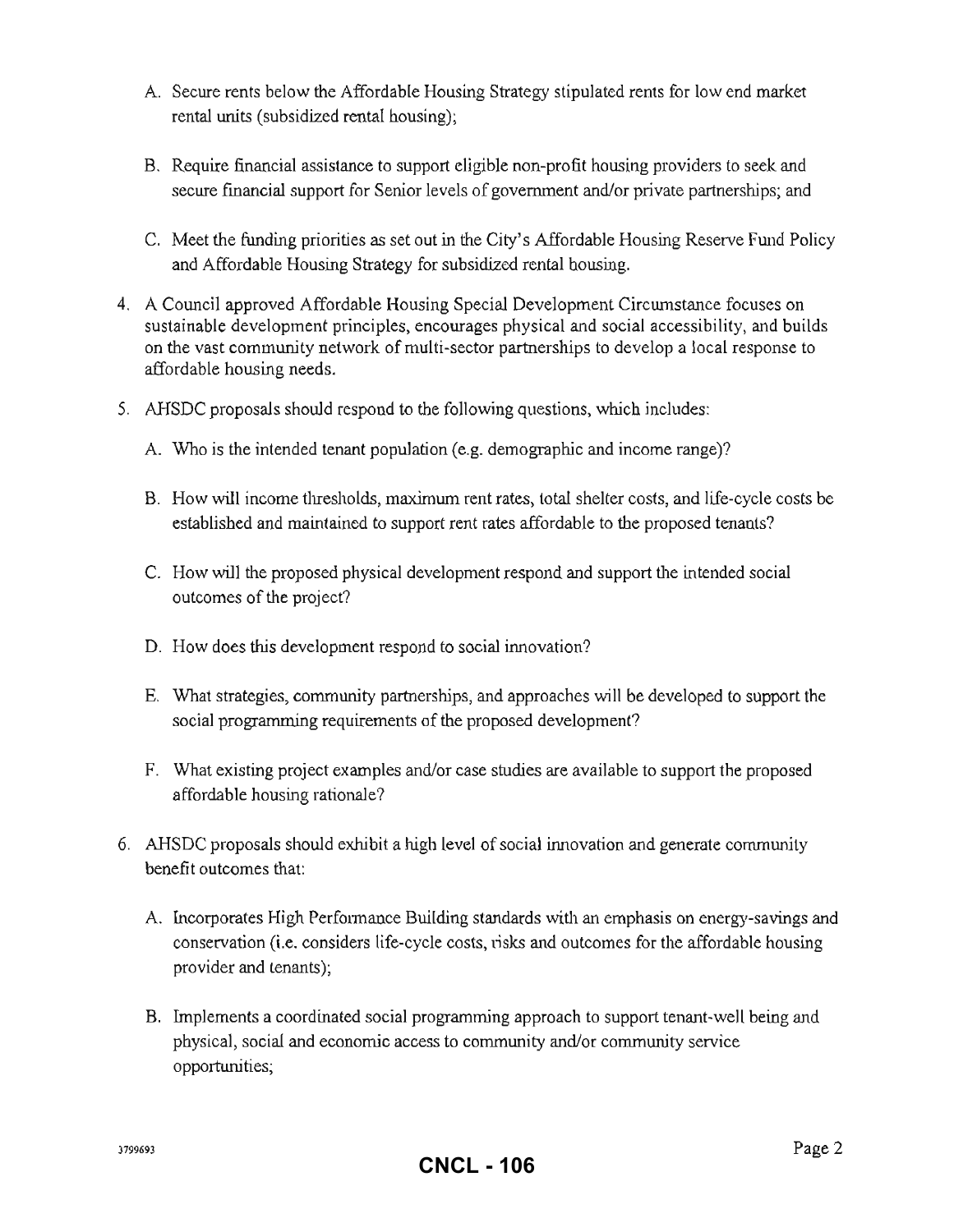- C. Generates a sound resident management and operations model that meets the needs of the intended tenant population (i.e. rents, income levels, appropriate level of programming and supports);
- D. Considers a community partnership approach for the delivery of community services and supports;
- E. Exemplifies social innovation approach to encourage project viability, tenant liveability and community connections;
- F. Provides a sound capital fmancial and operating sustainability plan;
- G. Ensures unlimited access for tenants to indoor and outdoor amenity spaces; and
- H. Includes a sound property management model to address maintenance, repair, upkeep and financial costs related to these requirements.
- 7. The City's standard Housing Agreement and Housing Covenant tenns do apply to a Council approved Affordable Housing Special Development Circwnstance.
- 8. Additional business terms, legal agreements or operations policies may be developed with respect to:
	- Ownership and management,
	- Maintenance and upkeep of the units,
	- Maintenance and upkeep of the common indoor and outdoor areas,
	- Tenant management policies,
	- On-going capital and operating funding and budget considerations, and
	- Other project specific considerations.
- 9. An AHSDC proposal should incorporate best practices and consideration to the socia-economic outcomes of the proposed development, rather than just building an economic or business case for a development.
- 10. An AHSDC proposal should also consider the selection of a qualified non-profit affordable housing provider to own, manage andlor operate the affordable housing units or a coordinated partnership approach with the non-profit sector for service delivery. The selection process for an affordable housing and/or service provider(s) may include the joint development and Request for Proposals (RFP) with the City and/or Senior Government or developer.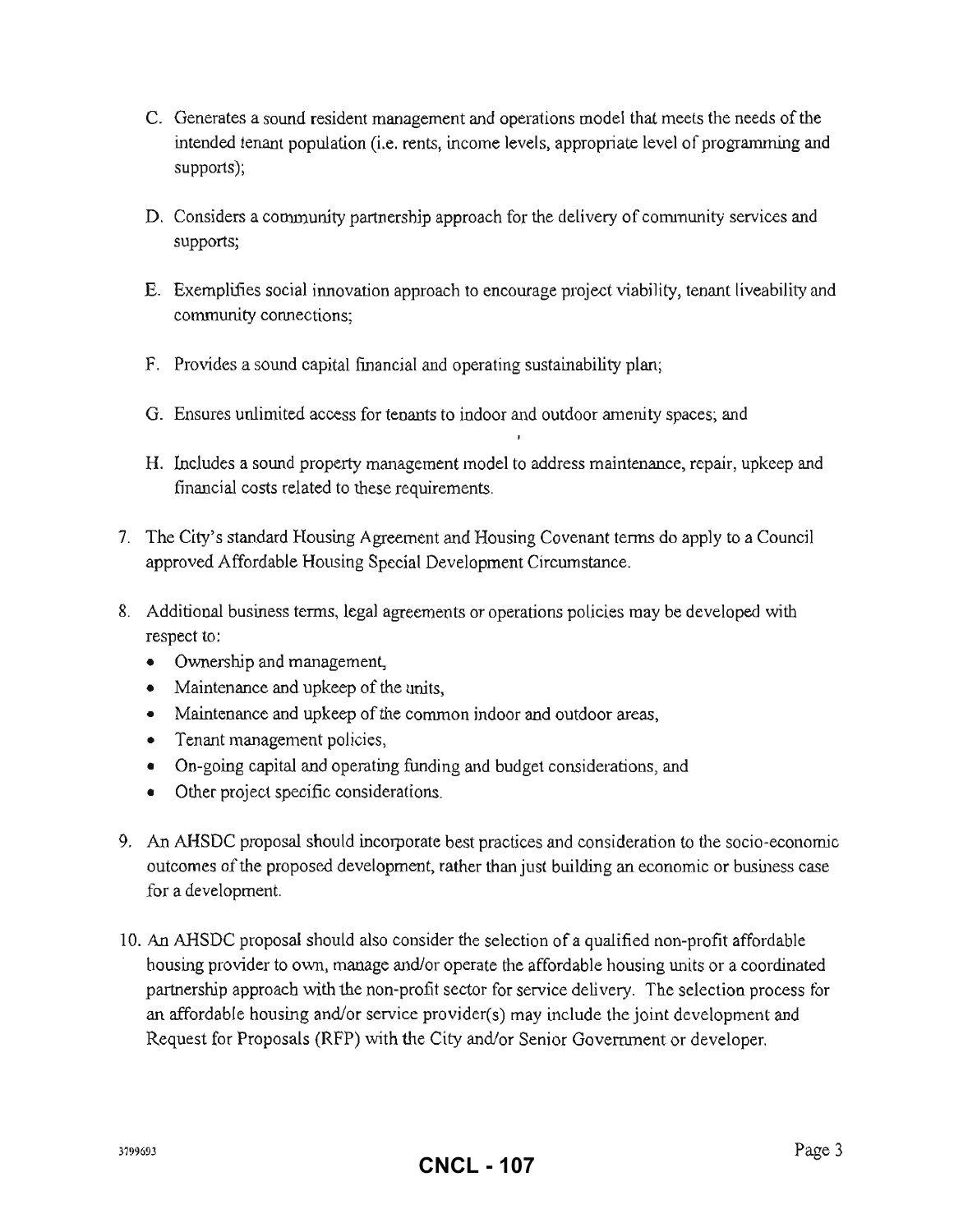#### **Richmond Affordable Housing Strategy**  Addendum No.4 **(Date Council Approved)**

That the Richmond Affordable Housing Strategy dated May 9, 2007, approved by Council on May 28, 2007, as amended. ("the Strategy"), be further amended as follows:

#### **Affordable Housing Special Development Circumstance (rental housing)**

A key assumption of the «Strategy" is that effective affordable housing solutions are the result of long-term, stable policies and strategic innovations that enable an expanded range of options along key points of the housing continuum.

It is the City's preferred approach to disburse affordable housing units throughout a development. Clustered groups of affordable housing units on one floor or in one location will only be considered if a sound business and social programming approach has been identified and demonstrated at the time of the development application being submitted to the City for Council consideration, which:

- Supports the affordable housing needs of the intended tenant population;
- Meets the City's Affordable Housing Special Development Circumstance requirements, criteria and key elements as defined; and
- Exemplifies a high level of social innovation.
- 1. A developer, group of developers or non-profit affordable housing developers may concentrate affordable rental units together in one building or site, rather than having them scattered in a number of different buildings or sites. In these cases, affordable housing development proposals should include a sound rationale to receive Council consideration for approval as an Affordable Housing Special Development Circumstance to:
	- Provide affordable housing, social programming and community supports to meet the targeted or specialized needs of an intended population (e.g. Seniors, single parents, individuals experiencing disabilities, low income households); and
	- Emphasize sustainable development principles and practices with respect to: the physical development, social programming, innovation, and financial feasibility.
- 2. The purpose of an Affordable Housing Special Development Circumstance is to provide affordable housing, programming, and community supports to meet the targeted or specialized needs of an intended low-income population (e.g. Seniors, single parents, individuals experiencing disabilities, low income households).
- 3. AHSDC proposals are to be reviewed on a "project specific" basis and are subject to Council approval to: